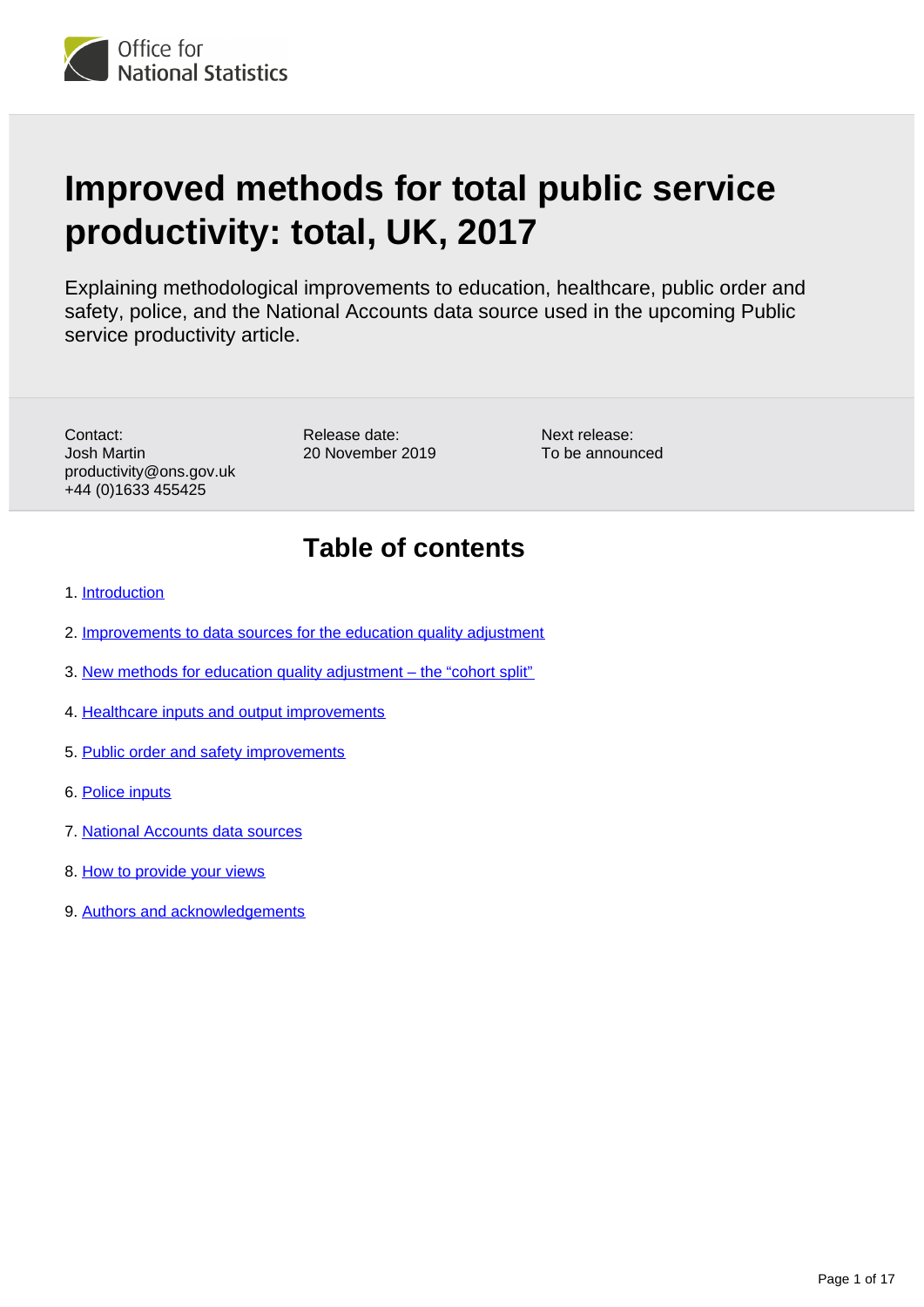# <span id="page-1-0"></span>**1 . Introduction**

Annual estimates of [public service productivity,](https://www.ons.gov.uk/economy/economicoutputandproductivity/publicservicesproductivity/articles/publicservicesproductivityestimatestotalpublicservices/latest) as published by the Office for National Statistics, are National Statistics. We measure productivity in nine service areas, four of which are adjusted for quality in some way. We produce estimates of productivity growth (and inputs and output growth) by service area and as a final aggregated index, total public service productivity.

This article updates users and invites views on methodological improvements that will be implemented in the forthcoming article, [Public service productivity: total, UK, 2017,](https://www.ons.gov.uk/releases/publicserviceproductivitytotaluk2017) to be published on 8 January 2020. Comments can be sent to productivity@ons.gov.uk.

We have published similar articles in the past to pre-announce methods changes to users, in accordance with the [Code of Practice](https://www.statisticsauthority.gov.uk/code-of-practice/the-code/) for official statistics. In October 2017, we published [our proposal](https://www.ons.gov.uk/economy/economicoutputandproductivity/publicservicesproductivity/articles/qualityadjustmentofpublicservicecriminaljusticesystemoutputexperimentalmethod/2017-10-06) on a new quality adjustment for public order and safety (which was [later incorporated](https://www.ons.gov.uk/economy/economicoutputandproductivity/publicservicesproductivity/methodologies/qualityadjustmentofpublicservicepublicorderandsafetyoutputcurrentmethod) into our annual estimate) and in June 2018 we published [an](https://www.ons.gov.uk/economy/economicoutputandproductivity/publicservicesproductivity/methodologies/incorporatingchangesintototalukpublicserviceproductivity)  [explanation](https://www.ons.gov.uk/economy/economicoutputandproductivity/publicservicesproductivity/methodologies/incorporatingchangesintototalukpublicserviceproductivity) of changes from a methods update to adult social care.

This article covers improvements across four service areas, to varying degrees of impact: education, healthcare, police, and public order and safety. The other service areas will only be affected by data changes and improved processing as outlined in [Section 7](https://publishing.ons.gov.uk/economy/economicoutputandproductivity/publicservicesproductivity/methodologies/improvedmethodsfortotalpublicserviceproductivitytotaluk2017#national-accounts-data-sources). We also have changed our source for National Accounts data, which will affect all nine service areas. These changes include:

- updated data sources for education attainment at GCSE (or equivalent) for all four countries in the UK
- the application of the attainment data using a "cohort split" approach, where we attribute the GCSE (or equivalent) grades achieved across all five years of secondary schooling, rather than solely in Year 11 (or equivalent)
- improvements to inputs and output in healthcare
- minor changes to the public order and safety quality adjustment and a change to the deflator used for public order and safety labour inputs
- an update to police labour inputs
- a change to use Blue Book 2019 National Accounts data to include statistical improvements associated with Blue Book, particularly around consumption of fixed capital

Some of these updates relate to quality adjustment, where the output of a service area is adjusted to account for changes in quality in the final productivity estimate. For more details, see our [guide to quality adjustment.](https://www.ons.gov.uk/economy/economicoutputandproductivity/publicservicesproductivity/articles/aguidetoqualityadjustmentinpublicserviceproductivitymeasures/2019-08-07)

### <span id="page-1-1"></span>**2 . Improvements to data sources for the education quality adjustment**

The education service area is one of the largest of the nine measured in public service productivity. We estimate growth in the quality of the services provided for four service areas. The education service area has contributed most to year-on-year changes in the overall quality adjustment. This reflects both its large weight (second only to healthcare) and volatility of the quality measures. This is shown in Figure 1, taken from last year's annual [estimates.](https://www.ons.gov.uk/economy/economicoutputandproductivity/publicservicesproductivity/articles/publicservicesproductivityestimatestotalpublicservices/2016)

The improvements described in this article will reduce the extent to which education quality fluctuates, which we expect to have a noticeable effect on the overall quality adjustment for total public service productivity.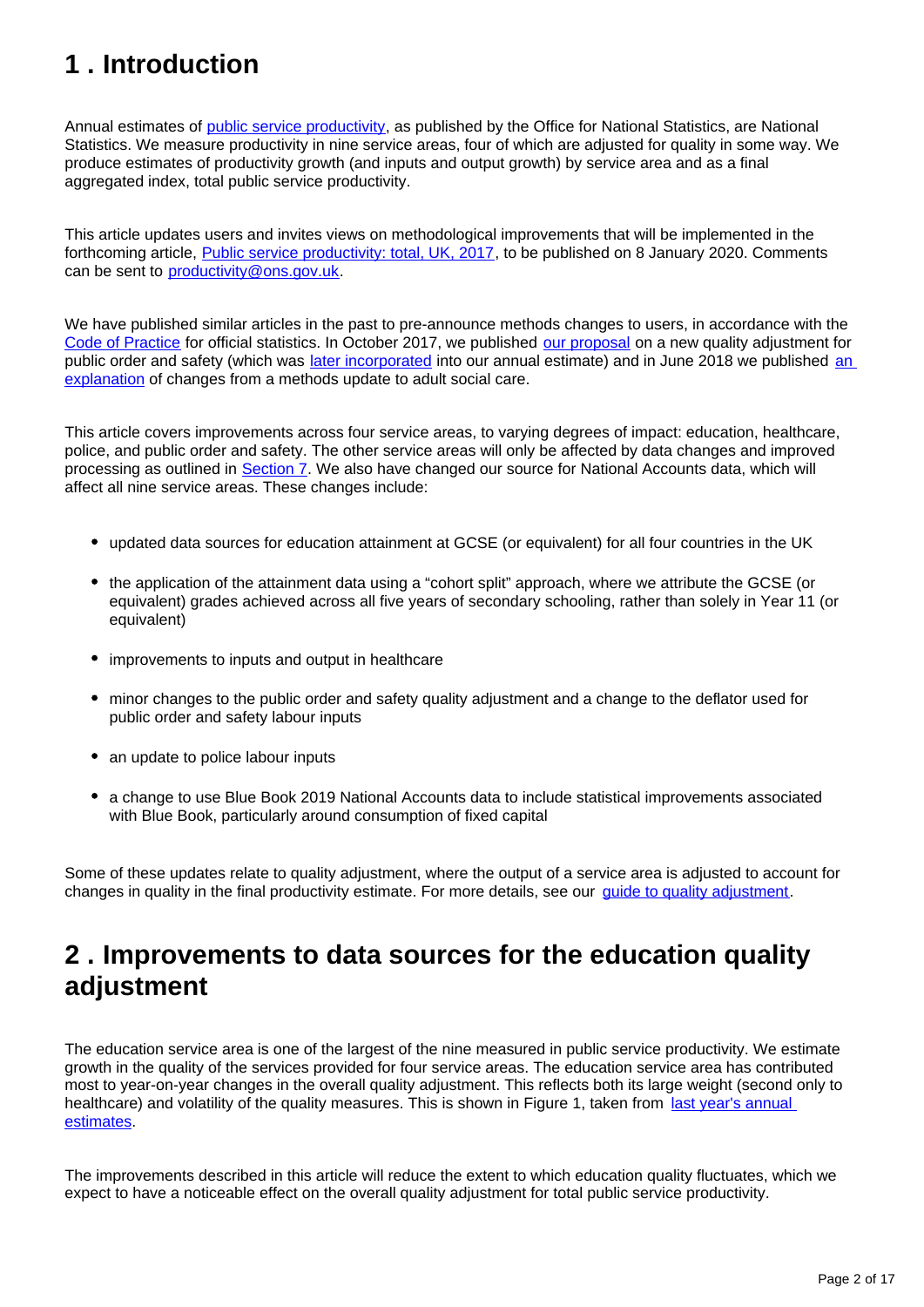In addition, policy changes are frequent in education provision. We regularly look to update the data sources used for the education adjustment accordingly.

#### **Figure 1: The education quality adjustment contributes significantly to overall quality growth**

#### **Contribution to total quality adjustment growth by service area, UK, 1998 to 2016**

### Figure 1: The education quality adjustment contributes significantly to overall quality growth

Contribution to total quality adjustment growth by service area, UK, 1998 to 2016



#### **Source: Office for National Statistics**

#### **Notes:**

- 1. Sum of components may not equal the total as a result of rounding.
- 2. Healthcare quality adjustment applied from 2001 and onwards.
- 3. Adult social care quality adjustment applied from 2011 and onwards.
- 4. Chart uses data from and is also presented in last year's [Public service productivity: total, UK, 2016](https://www.ons.gov.uk/economy/economicoutputandproductivity/publicservicesproductivity/articles/publicservicesproductivityestimatestotalpublicservices/2016) estimates

Education was one of the first service areas for which a quality adjustment was developed. In 2007 an early [methods article](https://webarchive.nationalarchives.gov.uk/20090302192733/http:/www.ons.gov.uk/about-statistics/ukcemga/publications-home/publications/archive/public-service-productivity--education.pdf) (PDF, 650KB) was published, detailing the first education productivity estimates that also considered various options for quality change. This followed the recommendations related to education from the [Atkinson Review](https://webarchive.nationalarchives.gov.uk/20160106223636/http:/www.ons.gov.uk/ons/guide-method/method-quality/specific/public-sector-methodology/articles/atkinson-review-final-report.pdf) (PDF, 1.1MB), which is the foundation of our public service productivity estimates.

From then, other developments included the switch from the original average points score adjustment to using the threshold measure, the methods update being [published in 2015](https://webarchive.nationalarchives.gov.uk/20160106223636/http:/www.ons.gov.uk/ons/guide-method/method-quality/specific/public-sector-methodology/articles/methods-change-in-public-service-productivity-estimates--education-2013.pdf) (PDF, 183KB). We also published an updated [sources and methods](https://www.ons.gov.uk/economy/economicoutputandproductivity/publicservicesproductivity/methodologies/sourcesandmethodspublicserviceproductivityestimateseducation) document for education in 2017.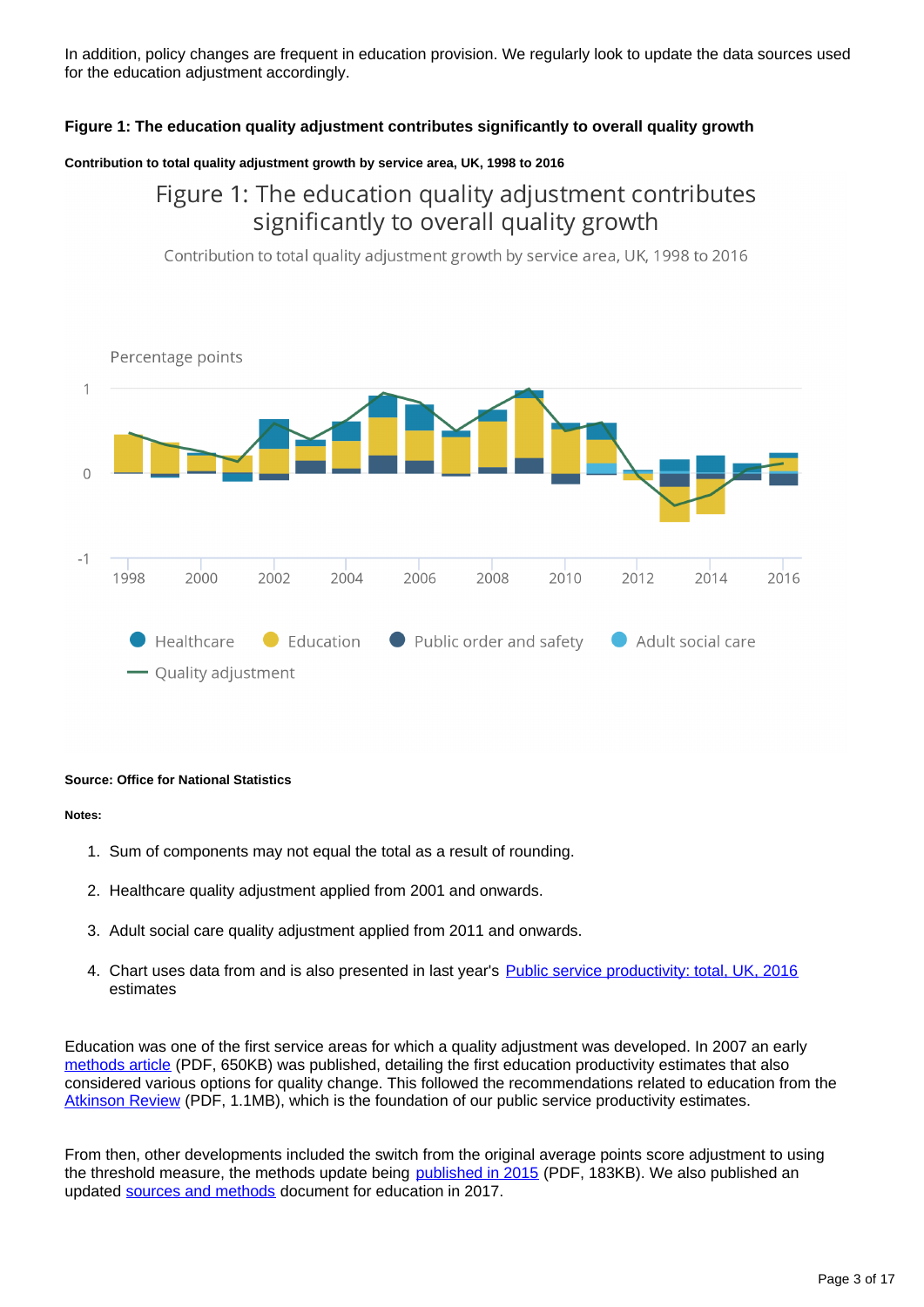Data for England were the priority in previous work as England is the largest country in the UK, in terms of both population and education expenditure share. In this article, we detail updates to all four countries in the UK. Noting the differences between the countries is especially important for education services, where devolved administrations have significant control, and so country-specific data is desirable.

# **England**

We currently use the threshold measure from Department for Education (DfE) data: the proportion of students at the end of Key Stage 4 achieving five or more passes at GSCE (grades A\* to C). We first used these data for the [2013 annual publication,](https://www.ons.gov.uk/economy/economicoutputandproductivity/publicservicesproductivity/articles/publicservicesproductivityestimatestotalpublicservices/totalpublicservice2013) incorporating backwards revisions using the threshold measure back to academic year 2008 to 2009. Before this, an average points score series was used.

After recent policy changes, this threshold measure is no longer being produced as a headline measure of GCSE attainment. The structure of the qualifications has changed and so has the marking system, with a shift from lettered to numbered grades. These changes were phased in over the past several years. Details on Key Stage 4 [headline measures](https://assets.publishing.service.gov.uk/government/uploads/system/uploads/attachment_data/file/840275/Secondary_accountability_measures_guidance__-_October_2019_final_with_ref.pdf) (PDF, 799KB) have been published by DfE.

To account for this change, we will use the DfE's new headline measure, **[Attainment 8](https://assets.publishing.service.gov.uk/government/uploads/system/uploads/attachment_data/file/561021/Progress_8_and_Attainment_8_how_measures_are_calculated.pdf)** (PDF, 274KB), from the academic year 2016 to 2017. It counts performance in eight slots, two of which are reserved for English and maths, which are double weighted to demonstrate their importance. Three of the other slots are for English Baccalaureate subjects and the last three are for any GCSE or equivalent subject.

To reflect the importance of English and maths for students, we also intend to use the threshold measure inclusive of attainment in these two subjects from the academic years ending 2009 to 2017. This importance is reflected in the design of Attainment 8, where English and maths are double-weighted. Slots are also reserved for English (or Welsh) and maths in the new Welsh attainment data, called Capped 9 (more detail later in this section). Also, there are numerous **academic resources** (PDF, 296KB) on the importance of literacy and numeracy proficiency, and students achieving a good pass at GCSE English (or Welsh) and maths acts as a proxy for this.

The Department for Education recognises the importance of English and maths (or literacy and numeracy) in various papers including [Improving engagement and attainment in maths and English course: insights from](https://assets.publishing.service.gov.uk/government/uploads/system/uploads/attachment_data/file/738028/Improving_engagement_and_attainment_in_maths_and_English-courses.pdf)  [behavioural research](https://assets.publishing.service.gov.uk/government/uploads/system/uploads/attachment_data/file/738028/Improving_engagement_and_attainment_in_maths_and_English-courses.pdf) (PDF, 3.8MB). This was behind a policy change in 2014 that required students to sit GCSEs in English and/or maths at college if they did not pass at secondary school, which has seen [positive](https://feweek.co.uk/2019/05/03/english-and-maths-gcse-resit-policy-helping-tens-of-thousands/)  [results.](https://feweek.co.uk/2019/05/03/english-and-maths-gcse-resit-policy-helping-tens-of-thousands/) It was also recognised in the [Wolf Review](https://assets.publishing.service.gov.uk/government/uploads/system/uploads/attachment_data/file/180504/DFE-00031-2011.pdf) (PDF, 2.9MB), which was part of the rationale for previously switching from the Average Points Score to the threshold measure for English attainment.

#### **Table 1: Data sources for attainment at GCSE or equivalent for England, current and new method**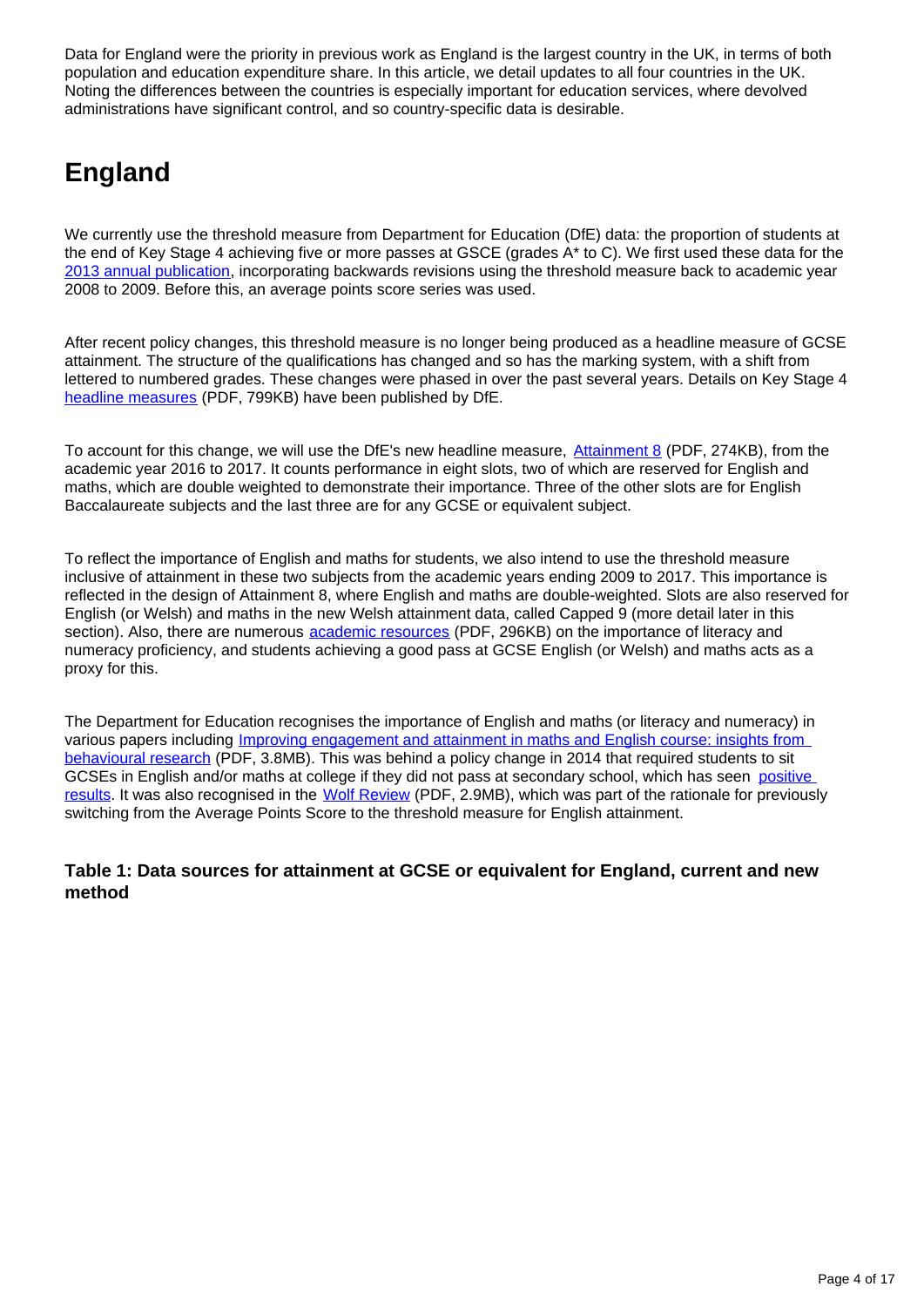|              | <b>England: Current</b>    | <b>England: New</b>                            |
|--------------|----------------------------|------------------------------------------------|
| 1995 to 1996 | Average Points Score (APS) | Average Points Score (APS)                     |
| 1996 to 1997 |                            |                                                |
| 1997 to 1998 |                            |                                                |
| 1998 to 1999 |                            |                                                |
| 1999 to 2000 |                            |                                                |
| 2000 to 2001 |                            |                                                |
| 2001 to 2002 |                            |                                                |
| 2002 to 2003 |                            |                                                |
| 2003 to 2004 |                            |                                                |
| 2004 to 2005 |                            |                                                |
| 2005 to 2006 |                            |                                                |
| 2006 to 2007 |                            |                                                |
| 2007 to 2008 |                            |                                                |
| 2008 to 2009 | Level 2 Threshold          | Level 2 Threshold including English<br>& Maths |
| 2009 to 2010 |                            |                                                |
| 2010 to 2011 |                            |                                                |
| 2011 to 2012 |                            |                                                |
| 2012 to 2013 |                            |                                                |
| 2013 to 2014 |                            |                                                |
| 2014 to 2015 |                            |                                                |
| 2015 to 2016 |                            |                                                |
| 2016 to 2017 |                            |                                                |
| 2017 to 2018 |                            | Attainment 8                                   |

### **Source: Office for National Statistics**

#### **Notes**

1. Dates are given by academic year, in accordance with the publication of the attainment data.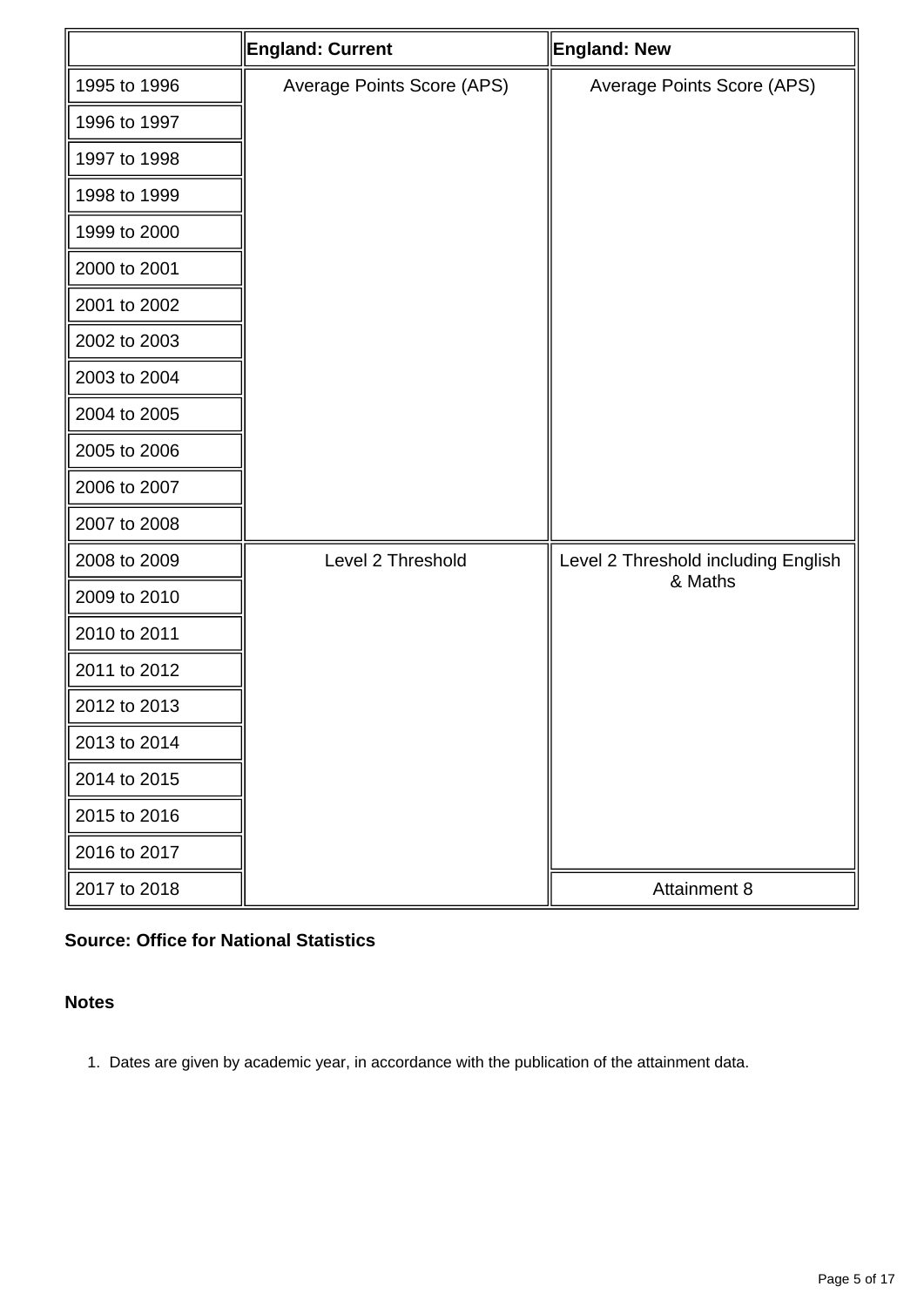# **Scotland**

For Scotland, we currently use a forecast of the previous average point score series, which was provided by Scottish Government until academic year 2013 to 2014. The discontinuation of this dataset may coincide with the educational reforms in Scotland, where Standard Grade qualifications were replaced with National 5 qualifications.

The Scottish education system is notably different from those in the other three countries of the UK. As such, the data produced by the Scottish Government to measure student attainment are not consistent with those produced by other countries. We do not make any direct comparisons between the countries because of the differences in how they collect and present data. However, the more similar the attainment data is, the more similar the proxy for quality is, increasing the validity of the aggregation of the four series to the total UK index.

We will now use data from the Scottish Qualifications Authority (SQA). SQA publish attainment by qualification type on their [website.](https://www.sqa.org.uk/sqa/57518.8313.html) Different qualifications are for different SCQF (Scottish Common Qualifications Framework) Levels. In the SCQF, Level 5 is considered equivalent to GCSE passes of grade C or above.

The three Level 5 National qualifications we consider are: National 5s (the equivalent to GCSEs); Skills for Work and Personal Development (SWPD); and Intermediate 2s. For the latter, these have been phased out, with the last exams for them sat in the academic year 2014 to 2015. The majority of students sit National 5s.

Data on the average attainment per student for each type of qualification are provided by SQA - for example, for National 5s, the average number of grades A to C per students. We use the number of students sitting each type of qualification (also provided by SQA) to weight attainment together. This means that an overall Level 5 attainment index can be constructed. Data are available from 2013 to 2014, necessitating the use of one year of the forecast average points score value.

#### **Table 2: Data sources for attainment at GCSE or equivalent for Scotland, current and new method**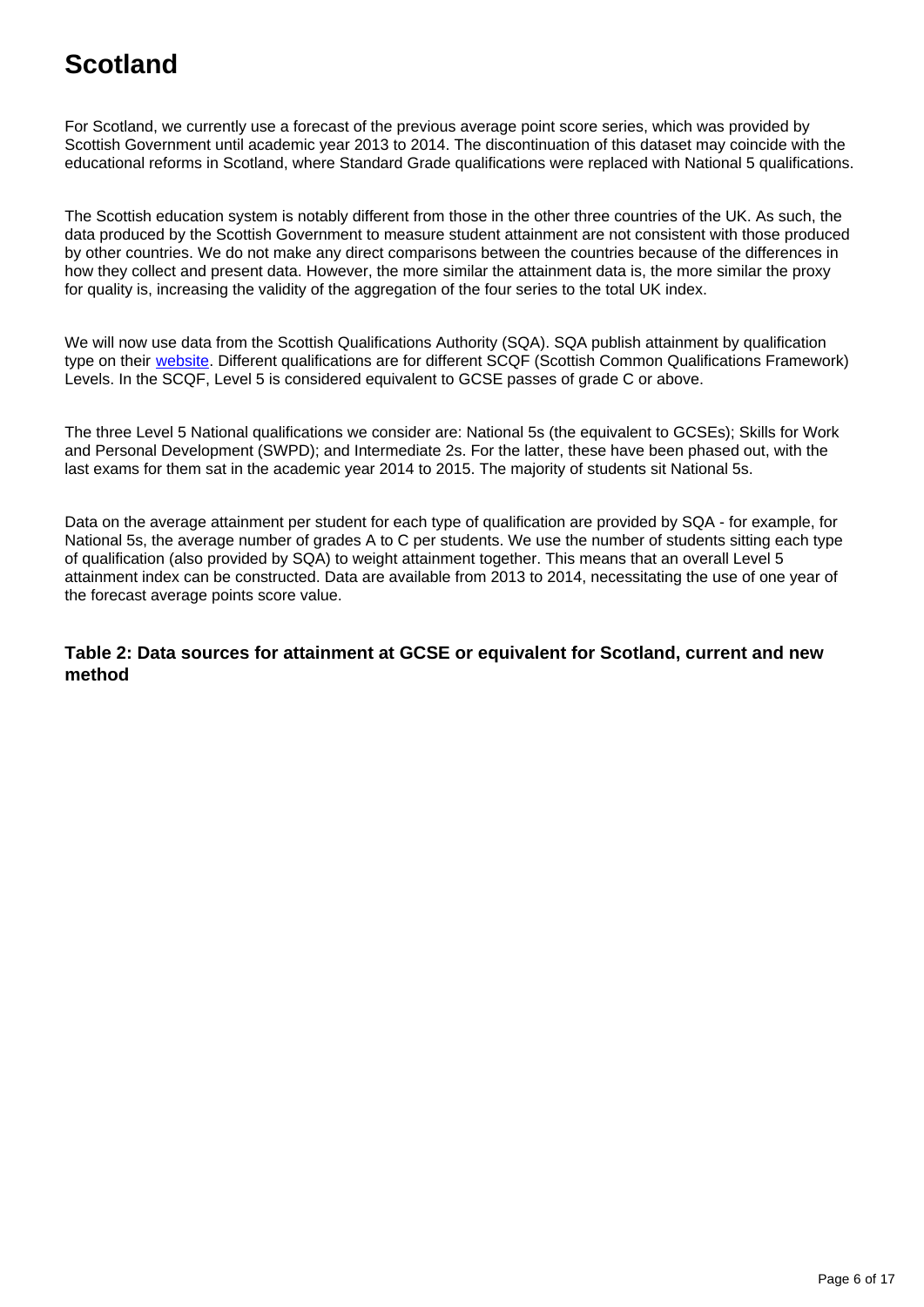|              | <b>Scotland: Current</b>   | <b>Scotland: New</b>                    |
|--------------|----------------------------|-----------------------------------------|
| 1995 to 1996 | Average Points Score (APS) | Average Points Score (APS)              |
| 1996 to 1997 |                            |                                         |
| 1997 to 1998 |                            |                                         |
| 1998 to 1999 |                            |                                         |
| 1999 to 2000 |                            |                                         |
| 2000 to 2001 |                            |                                         |
| 2001 to 2002 |                            |                                         |
| 2002 to 2003 |                            |                                         |
| 2003 to 2004 |                            |                                         |
| 2004 to 2005 |                            |                                         |
| 2005 to 2006 |                            |                                         |
| 2006 to 2007 |                            |                                         |
| 2007 to 2008 |                            |                                         |
| 2008 to 2009 |                            |                                         |
| 2009 to 2010 |                            |                                         |
| 2010 to 2011 |                            |                                         |
| 2011 to 2012 |                            |                                         |
| 2012 to 2013 |                            |                                         |
| 2013 to 2014 | Forecast of previous APS   | Forecast                                |
| 2014 to 2015 |                            | <b>Scottish Qualification Authority</b> |
| 2015 to 2016 |                            | (SQA) data                              |
| 2016 to 2017 |                            |                                         |
| 2017 to 2018 |                            |                                         |

### **Source: Office for National Statistics**

#### **Notes**

1. Dates are given by academic year, in accordance with the publication of the attainment data.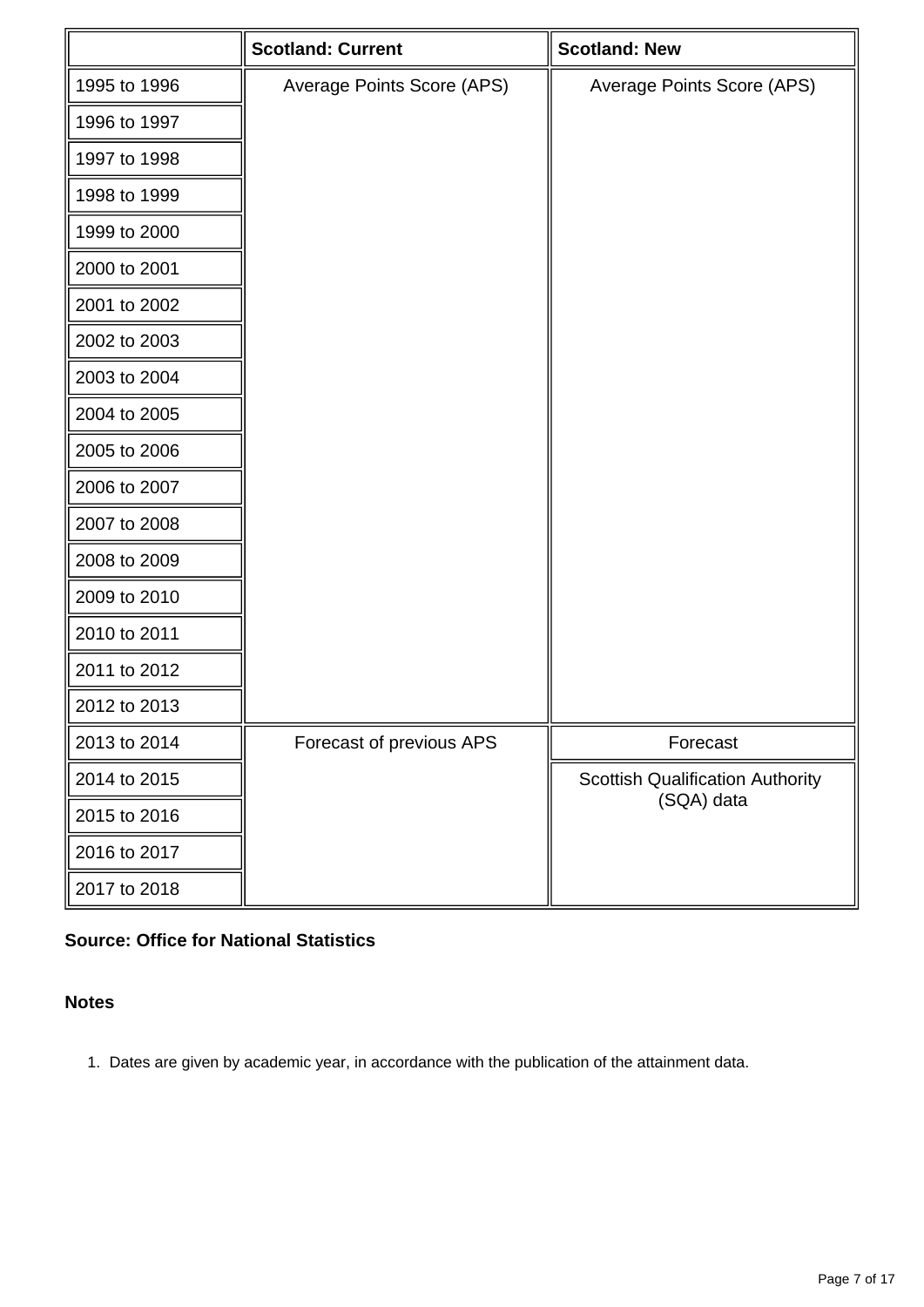## **Wales**

Welsh attainment data is currently the "average wider<sup>1</sup> points score" for Year 11 students. It has seen large growth from the academic year 2010 to 2011 onwards, before a steep decline in the academic year 2016 2017. As attainment is a proxy for quality, the conclusions drawn from these data seem unrealistic and the Welsh Government is currently reviewing its attainment measures.

We will now use the "average capped wider points score" from academic years ending 2011 to 2017. Both these data series and other Key Stage 4 indicators are [available online](https://gov.wales/examination-results). The capped version of the average wider points score considers the students' best eight qualifications, whereas as the original measure has no restriction on the number of qualifications obtained. The [Wolf Review](https://assets.publishing.service.gov.uk/government/uploads/system/uploads/attachment_data/file/180504/DFE-00031-2011.pdf) (PDF, 2.9MB) discussed the growing contribution to average points score measures in England from vocational qualifications, as more students were studying for and passing them. There were concerns that not all the qualifications were as useful as the attainment data suggested. It appears likely that this same issue is been observed in Wales, resulting in the Welsh Government's decision to review their attainment data.

For the academic year 2017 to 2018, we will use a new headline measure, as recommended by the Welsh Government. This is called "Capped 9"².

More detail on the methodology behind Capped 9 and recent changes to Key Stage 4 indicators are [available](https://gov.wales/sites/default/files/statistics-and-research/2019-10/examination-results-2018-19-provisional-054.pdf)  [here](https://gov.wales/sites/default/files/statistics-and-research/2019-10/examination-results-2018-19-provisional-054.pdf) (PDF, 799KB). Broadly speaking, Capped 9 is more similar to Attainment 8, England's new headline measure, than the average capped wider points score. It counts the students' best nine qualifications, where one slot is reserved for English or Welsh, two for maths qualifications and two for science, and the remaining four are for the best GCSE or equivalents achieved.

**Table 3: Data sources for attainment at GCSE or equivalent for Wales, current and new method**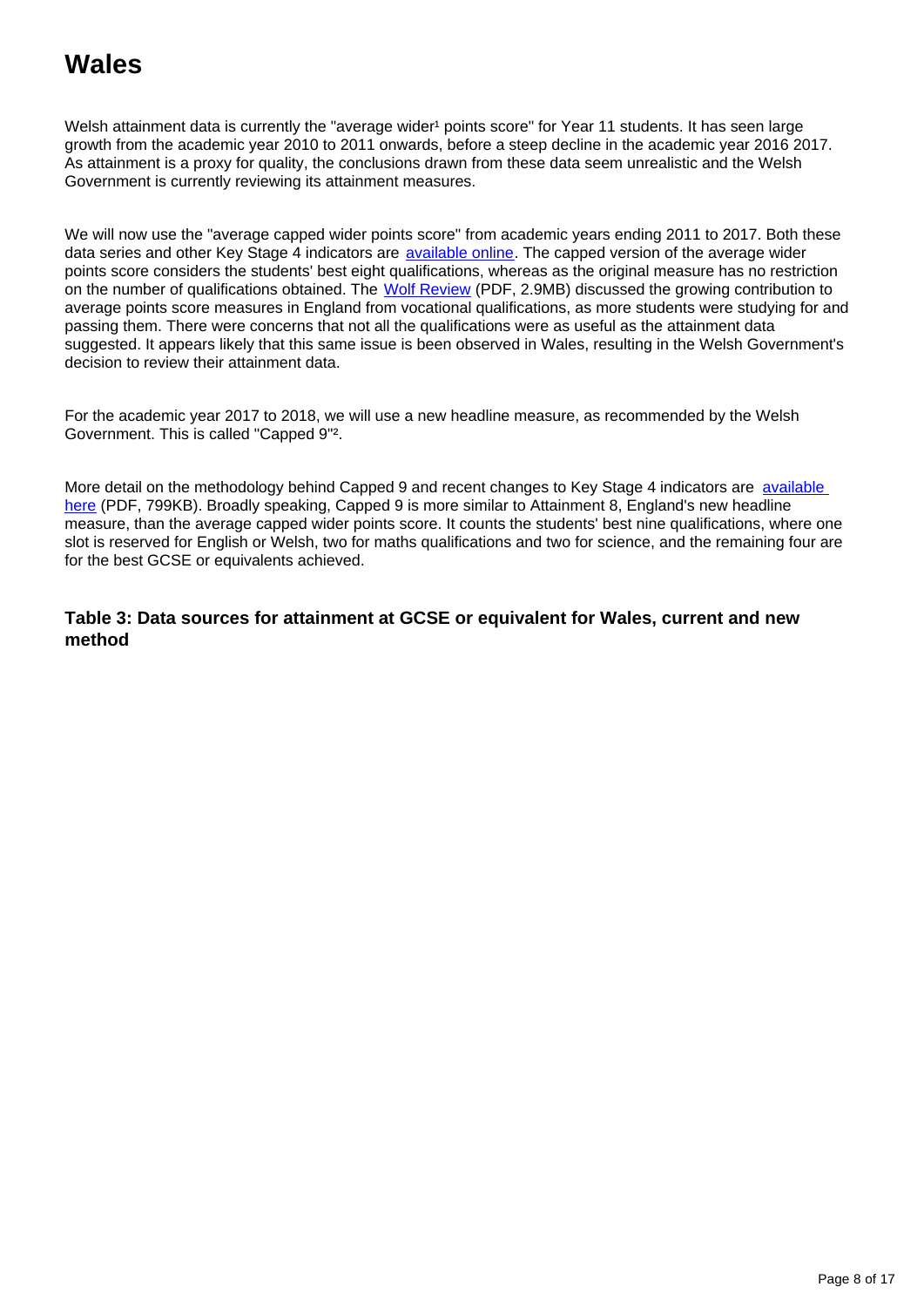|              | <b>Wales: Current</b>                                             | <b>Wales: New</b>                                                 |
|--------------|-------------------------------------------------------------------|-------------------------------------------------------------------|
| 1995 to 1996 | <b>Backcast</b>                                                   | <b>Backcast</b>                                                   |
| 1996 to 1997 |                                                                   |                                                                   |
| 1997 to 1998 | Historic data:<br>appears to be a Level 2<br>threshold equivalent | Historic data:<br>appears to be a Level 2<br>threshold equivalent |
| 1998 to 1999 |                                                                   |                                                                   |
| 1999 to 2000 |                                                                   |                                                                   |
| 2000 to 2001 |                                                                   |                                                                   |
| 2001 to 2002 |                                                                   |                                                                   |
| 2002 to 2003 |                                                                   |                                                                   |
| 2003 to 2004 |                                                                   |                                                                   |
| 2004 to 2005 |                                                                   |                                                                   |
| 2005 to 2006 |                                                                   |                                                                   |
| 2006 to 2007 |                                                                   |                                                                   |
| 2007 to 2008 |                                                                   |                                                                   |
| 2008 to 2009 | Average Points Score (APS)                                        | <b>APS</b>                                                        |
| 2009 to 2010 |                                                                   |                                                                   |
| 2010 to 2011 |                                                                   | Capped<br><b>Average Points</b><br>Score (APS)                    |
| 2011 to 2012 |                                                                   |                                                                   |
| 2012 to 2013 |                                                                   |                                                                   |
| 2013 to 2014 |                                                                   |                                                                   |
| 2014 to 2015 |                                                                   |                                                                   |
| 2015 to 2016 |                                                                   |                                                                   |
| 2016 to 2017 |                                                                   |                                                                   |
| 2017 to 2018 |                                                                   | Capped 9                                                          |

#### **Source: Office for National Statistics**

#### **Notes**

1. Dates are given by academic year, in accordance with the publication of the attainment data.

### **Northern Ireland**

In all previous estimates of public service productivity, Northern Ireland attainment has been assumed equal to England, as a result of the absence of known data sources.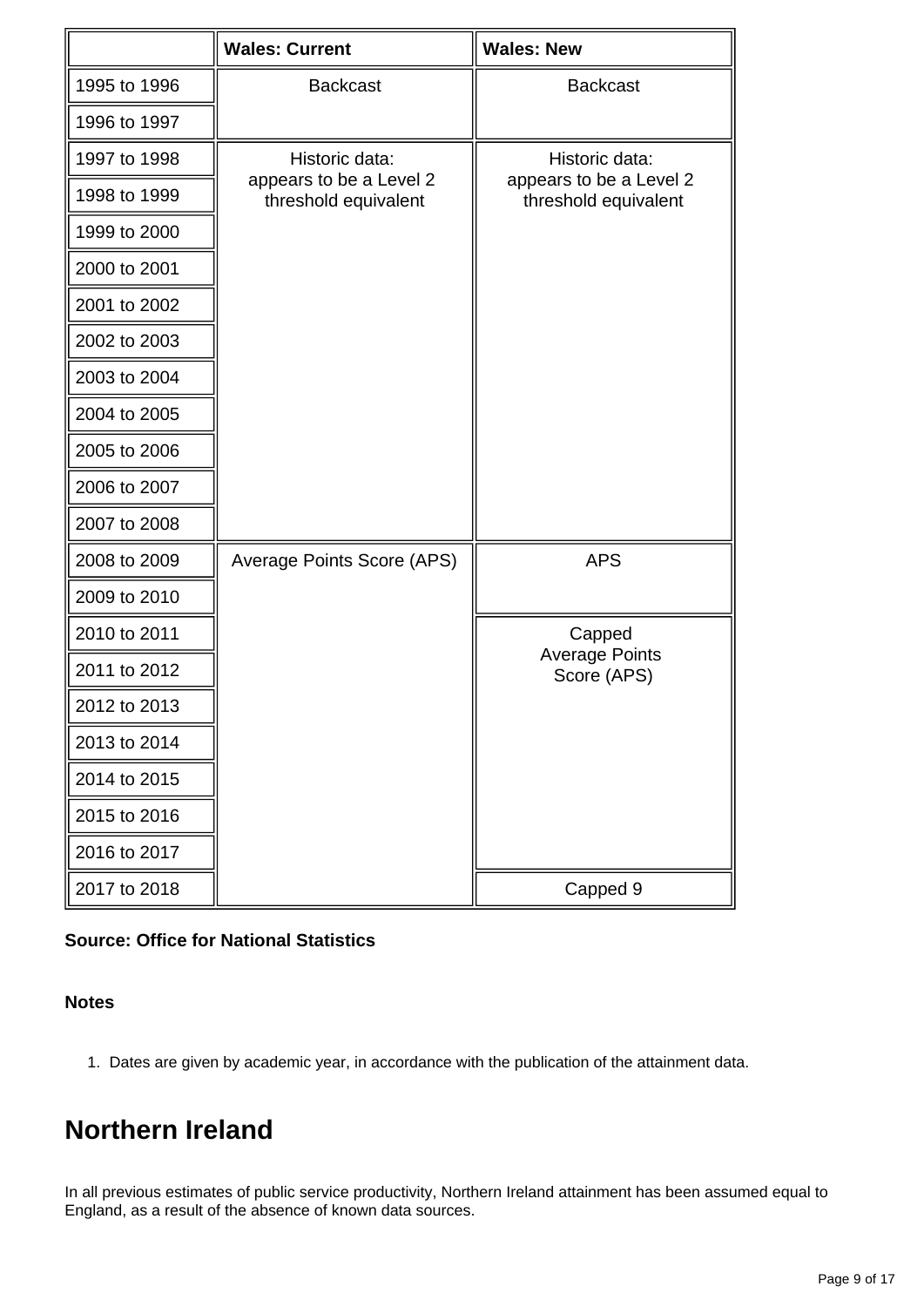We will now implement a threshold measure for Northern Ireland which is publicly available since the academic year 2005 to 2006. Through collaboration with the Northern Ireland Department of Education, we are now able to use data from as early as the academic year 1996 to 1997. This means that we have an attainment adjustment specifically for Northern Ireland, helping to ensure good representation for all four countries in the UK. The measure is the percentage of Year 12s achieving five or more GCSEs at grade C or above and it is available [online.](http://www.education-ni.gov.uk/articles/school-performance)

As for England, we will now use the threshold measure inclusive of English and maths beginning from the academic year 2009 to 2010 (also [available online](https://www.education-ni.gov.uk/articles/school-performance)).

#### **Table 4: Data sources for attainment at GCSE or equivalent for Northern Ireland, current and new method**

|              | <b>Northern Ireland: Current</b>                      | <b>Northern Ireland: New</b>                                             |
|--------------|-------------------------------------------------------|--------------------------------------------------------------------------|
| 1995 to 1996 | England data:<br><b>Average Points</b><br>Score (APS) | <b>Backcast</b>                                                          |
| 1996 to 1997 |                                                       | Northern Ireland data:<br>Threshold measure                              |
| 1997 to 1998 |                                                       |                                                                          |
| 1998 to 1999 |                                                       |                                                                          |
| 1999 to 2000 |                                                       |                                                                          |
| 2000 to 2001 |                                                       |                                                                          |
| 2001 to 2002 |                                                       |                                                                          |
| 2002 to 2003 |                                                       |                                                                          |
| 2003 to 2004 |                                                       |                                                                          |
| 2004 to 2005 |                                                       |                                                                          |
| 2005 to 2006 |                                                       |                                                                          |
| 2006 to 2007 |                                                       |                                                                          |
| 2007 to 2008 |                                                       |                                                                          |
| 2008 to 2009 | England data:                                         |                                                                          |
| 2009 to 2010 | Level 2 Threshold                                     | Northern Ireland data:<br>Threshold measure<br>including English & Maths |
| 2010 to 2011 |                                                       |                                                                          |
| 2011 to 2012 |                                                       |                                                                          |
| 2012 to 2013 |                                                       |                                                                          |
| 2013 to 2014 |                                                       |                                                                          |
| 2014 to 2015 |                                                       |                                                                          |
| 2015 to 2016 |                                                       |                                                                          |
| 2016 to 2017 |                                                       |                                                                          |
| 2017 to 2018 |                                                       |                                                                          |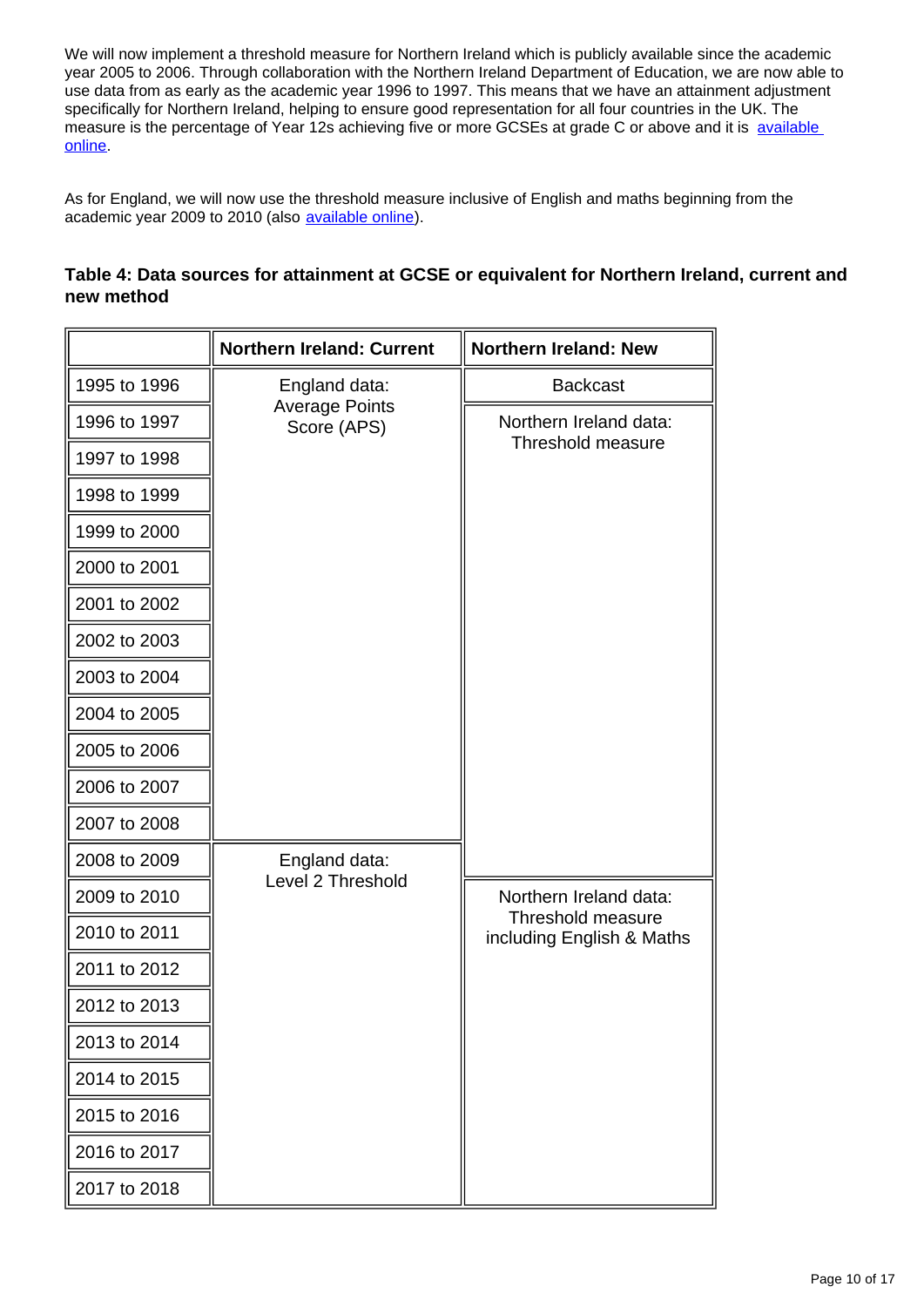#### **Notes**

1. Dates are given by academic year, in accordance with the publication of the attainment data.

#### **Notes for Improvements to data sources for the education quality adjustment**

- 1. The "wider" in "average wider points score" simply refers to the inclusion of various non-GSCE qualifications in the average points score measure, to differentiate it from the standard "average points score" measures used elsewhere.
- 2. There are two versions, the original and the interim, both of which will be produced for the foreseeable future. We plan to use the original measure as the interim Capped 9 is only available for academic year 2018 to 2019.

### <span id="page-10-0"></span>**3 . New methods for education quality adjustment – the "cohort split"**

Currently, when we use attainment data as a proxy for change in quality in education, the data are attributed solely to the final year of teaching (Year 11 or equivalent). However, when a new attainment measure is published, this is not just a reflection of that year's quality of teaching, but of the secondary education provision over the entire five years (or equivalent).

For example, GCSE attainment data published for the academic year 2017 to 2018 reflects the effectiveness of the teaching from Year 7 to Year 11. As such, the new "cohort split" approach will apply certain percentages of the new attainment data back to previous years, subject to contributions deemed appropriate.

This approach is supported by the **Atkinson Review** (PDF, 1.1MB) which recognised that "The GCSE results are the outcome of 11 years of compulsory schooling" but also that there would be a large time lag in fully measuring attainment. Chapter 9 of the review is dedicated to education, with Recommendation 9.2 being "we recommend that ONS should update and revise the quality adjustment factor for schools, using later information about GCSE results, and if possible also information from all parts of the United Kingdom" (page 131). The updates presented in this article are in this spirit.

There is limited evidence on the contribution of different years of schooling to attainment. Based on the structure of secondary education and the available literature, outlined later in the section, we have chosen weights as shown in Table 5.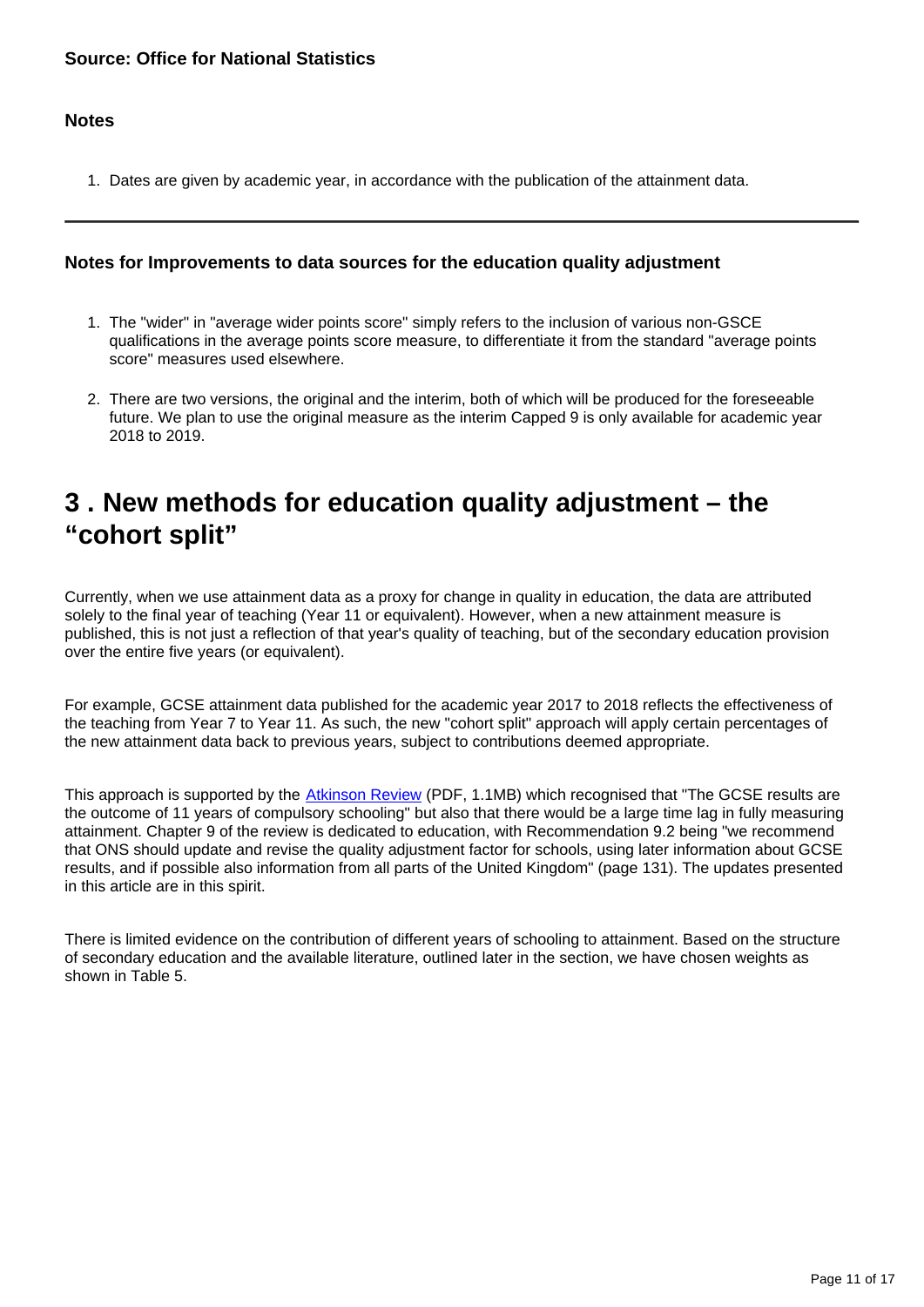#### **Year group Contribution to attainment**

Year 7 10% Year 8 10% Year 9 20% Year 10 30% Year 11 30%

Source: Office for National Statistics

In the above scenario, when the academic year 2017 to 2018 results are released, 10% would be retrospectively applied to the academic year 2013 to 2014 to account for Year 7 quality of teaching, 10% to the academic year 2014 to 2015 for Year 8, and so on.

In England and Wales, secondary schooling is undertaken from ages 11 to 16 years, with children progressing from Year 7 to Year 11. GSCE (and equivalent) exams are typically taken in Years 10 and 11 (Key Stage 4), while earlier years of secondary schooling build on the education in primary school (ages 4 to 11 years). In Northern Ireland Year 12 is equivalent to Year 11 in England and Wales. This is because Reception in England and Wales is called Year 1 in Northern Ireland. Scotland has a differing system, with a more blended approach to when students take qualifications. S4 and S5 are equivalent to Years 10 and 11 in England and Wales, and the majority of GCSE-equivalent exams are taken in these years.

We have given a 20% weighting to Year 9 in our chosen specification. Year 9 has been identified as an important period in some literature, and there is evidence that some students sit final exams in Year 10 and even Year 9, not just Year 11. Additionally, the teaching of the courses for these exams does not necessarily take place over the year in which the final exam is set; many schools start teaching for GCSEs in Year  $9$ .

More information on the importance of Year 9 is available in Ofsted's [Key Stage 3: The wasted years?](https://assets.publishing.service.gov.uk/government/uploads/system/uploads/attachment_data/file/459830/Key_Stage_3_the_wasted_years.pdf) (PDF, 148KB), which explains how this stage is essential to transition students from primary school to the exam stage in secondary school, as well as *[Influences on students' GCSE attainment and progress at age 16](https://dera.ioe.ac.uk/20875/1/RR352_-_Influences_on_Students_GCSE_Attainment_and_Progress_at_Age_16.pdf)* (PDF, 4.52MB) published by the Department for Education. In this report, surveys of Year 9 students were held, and they found that "attending a secondary school which placed a greater 'emphasis on learning' and had a more positive 'behaviour climate' - as they were perceived by students - showed positive effects on total GCSE score" (page 105).

Figure 2 shows the application of the new "cohort split" approach, using the weights in Table 5. This is contrasted with the current method, where GSCE results are applied only to the year in which they are sat, using the new data sources for England as outlined in Section 2.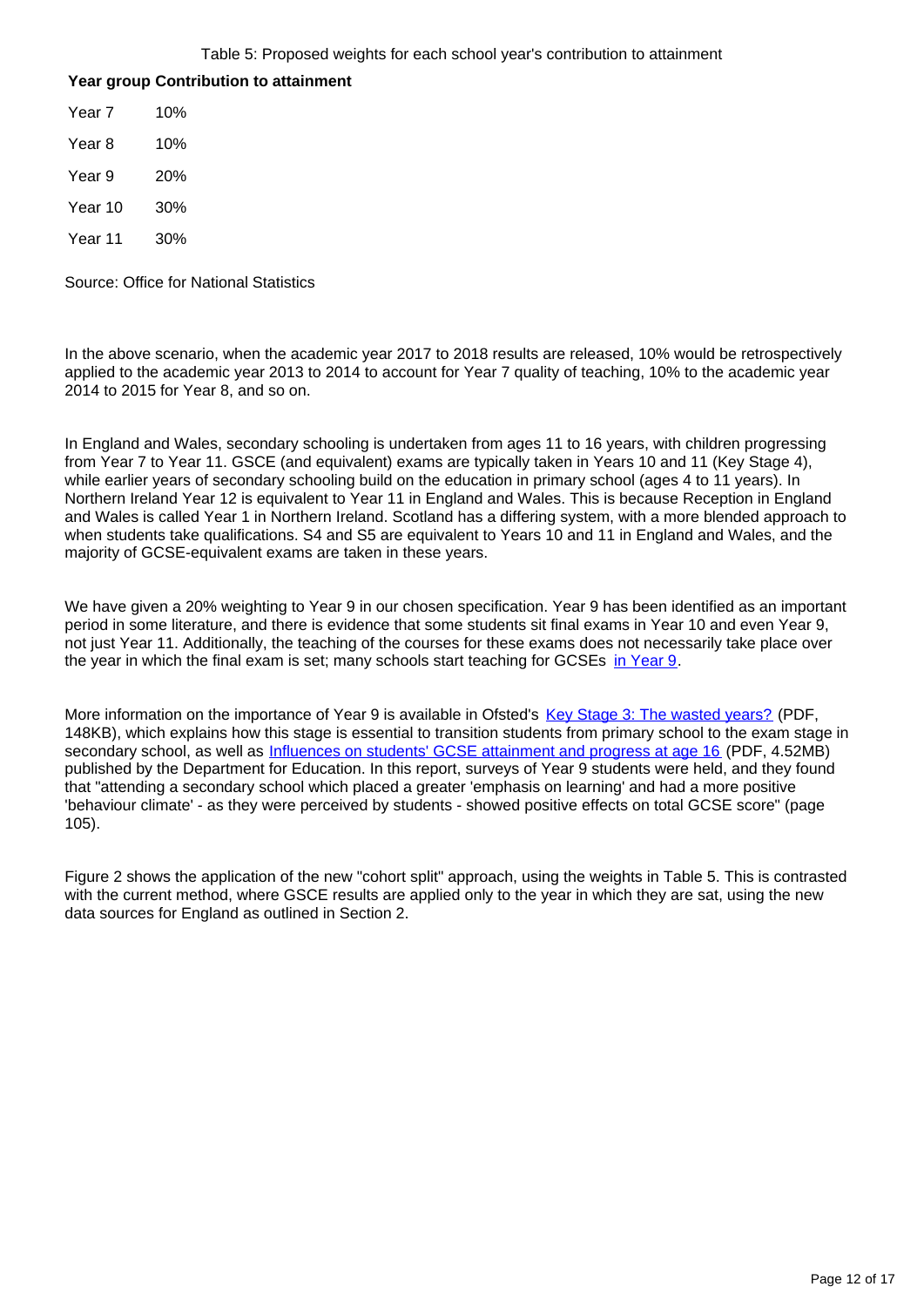#### **Figure 2: Using the "cohort split" approach smooths the attainment data**

**Comparing the attainment data series using new data sources, with and without the "cohort split" approach, England, academic years ending 1996 to 2018**

### Figure 2: Using the "cohort split" approach smooths the attainment data

Comparing the attainment data series using new data sources, with and without the "cohort" split" approach, England, academic years ending 1996 to 2018



#### **Source: Office for National Statistics**

#### **Notes:**

- 1. The data sources outlined in section 2 have been used in this chart the threshold measure used from academic years ending 2009 to 2017 now is the series that includes English and maths, and for the academic year 2017 to 2018 we have used Attainment 8.
- 2. These data are for England only.

The "cohort split" approach has smoothed the series and shifted it left (as attainment is partly attributed to earlier years of schooling, the higher attainment is shown to be attributed further back in the time series, rather than only in the year immediately before the grades were obtained).

This method is robust to changes to the weighting specification. We replicated the process using other specifications such as:

- using equal weighting (20%) across all year groups
- using incremental increases from year to year, by 5 percentage points, and starting at 10% for Year 7 ( 15% for Year 8 and so on)
- using a Key Stage 4 weighting pattern, with 50% each on Year 10 and Year 11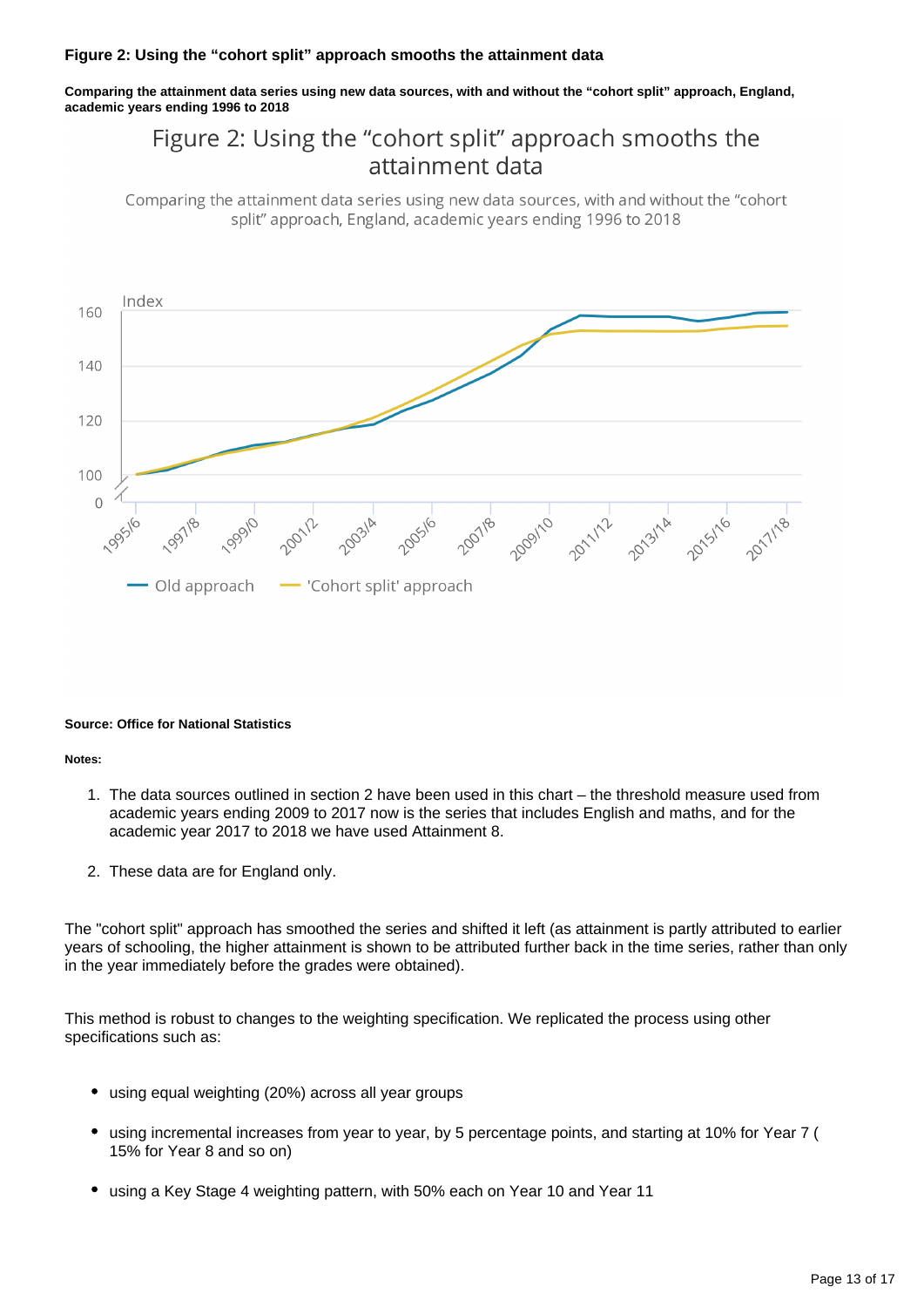Using these different specifications had a limited effect on the series. They tend to track closely, although we do observe some variation, depending on how heavily the earlier years of schooling are weighted. As the weights given in Table 2 are those most supported by the available literature (and considering the lack of specific literature on this topic), we will use this weighting specification.

The upcoming annual estimates are for calendar year 2017. The latest attainment data we would typically use are for the academic year 2017 to 18 (to be splined to convert to calendar year 2017). However, this would mean that we are only using one year's worth of attainment data for the latest year, with the weightings rescaled so that all weight is placed on Year 11. To introduce the "cohort split" approach for 2017, we will use academic year 2018 to 2019 attainment data where available, attributing the relevant proportion back to the academic year 2017 to 2018 (that is, Year 10 for those students sitting the exams in the academic year 2018 to 2019).

### **Future improvements to education quality adjustment**

In addition to the changes outlined in this methods article, we are planning on exploring further developments to the education quality adjustment in the future. Attainment data shows the effectiveness of the education system at facilitating the achievement of qualifications by its students. Obtaining these qualifications is an important desirable outcome of education service provision. However, it is not the only desirable outcome. For example, schooling should help students develop social skills, support their wellbeing, and prepare them for the workforce. The extent to which schools are responsible for these outcomes will warrant thorough investigation.

This may include assessing data from Ofsted, employment-related indicators, well-being and mental health data, and others. For example, Ofsted data could show the standards of schools as an environment in which to learn, while well-being data could show the potential negative effects of education on students' health. It is unlikely that any one indicator provides a full sense of education quality - attainment data are the current best option, but combining these data with one or more additional indicators of education quality would help to develop a more holistic quality adjustment.

For the "cohort split" approach described in Section 3, it should be noted that we currently apply the attainment adjustment to both secondary and primary school output. We will use the new attainment data sources and the "cohort split" approach across the five years of secondary school to calculate the quality index in upcoming publications, and apply this index to secondary and primary output. We will investigate alternative options for primary education output in the future.

### <span id="page-13-0"></span>**4 . Healthcare inputs and output improvements**

We will make a few changes to the measurement of public service healthcare productivity:

- the introduction of a "number of days adjustment" to output to account for the effects of leap years and year-to-year changes in the number of working days
- the introduction of a new deflator for intermediate goods and services consumption
- the incorporation of expenditure on NHS "bank" staff into labour inputs

#### **Number of days adjustment**

As healthcare output is calculated using a cost-weighted activity index, annual healthcare output may vary according to the number of days available to carry out activities during any year. The total annual number of days varies with leap years, while the number of bank holidays and how weekends fall during the year influence the annual number of working days.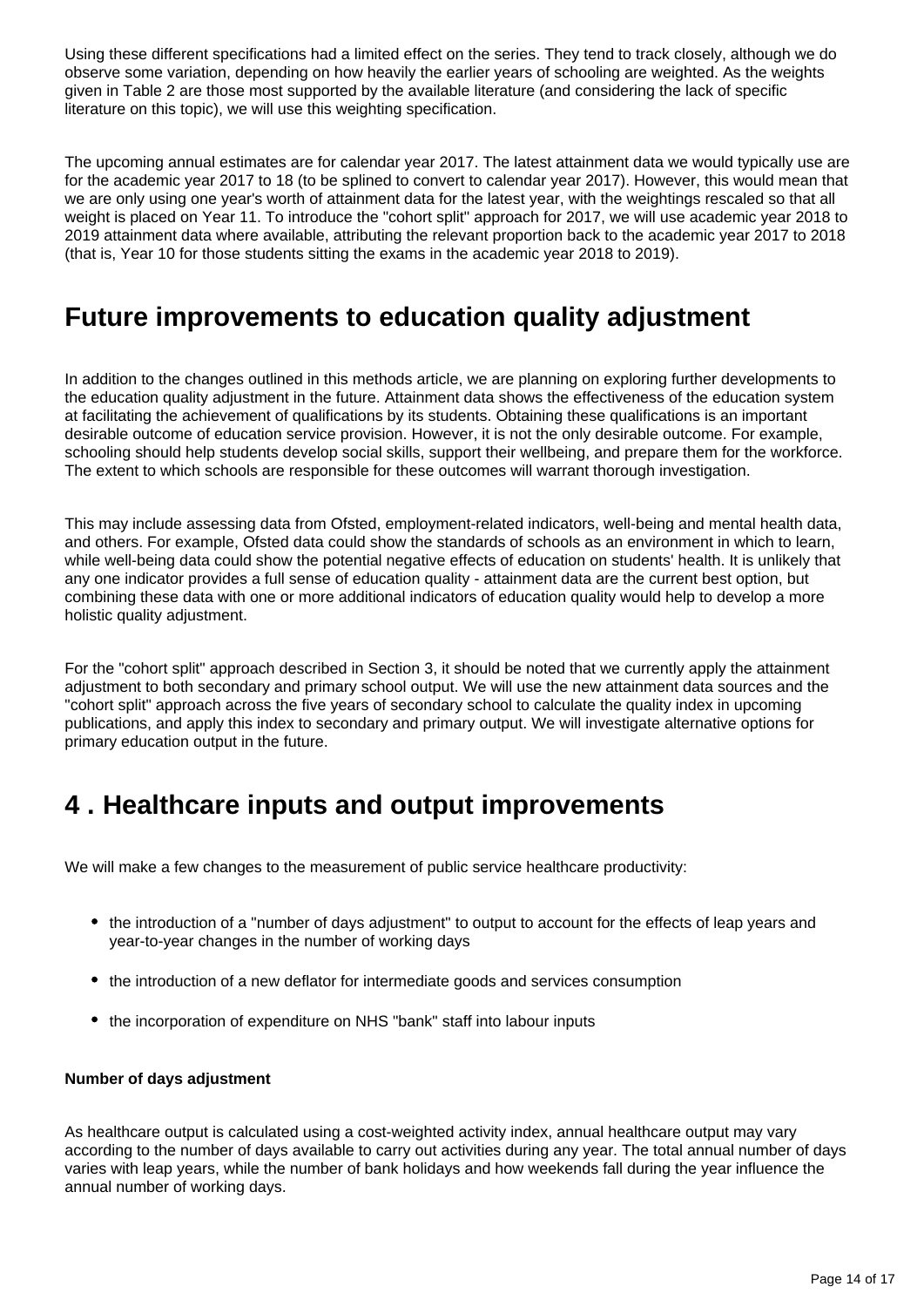Both the total number of days and the number of working days can affect the annual output of different parts of the healthcare service. The effect is particularly notable when using financial year (April to March) data, such as that which form the basis of our healthcare productivity measure, as some financial years may contain four Easter bank holidays and others none.

We therefore intend to introduce an adjustment to output to remove the effect of changes in the annual number of total days and number of working days on healthcare output.

#### **New deflator for intermediate goods and services consumption**

In common with inputs for other services sectors in public service productivity, healthcare inputs are produced in volume terms by deflating expenditure by the most relevant available deflator. In previous editions of the Office for National Statistics (ONS) [public service healthcare productivity publication](https://www.ons.gov.uk/economy/economicoutputandproductivity/publicservicesproductivity/articles/publicservicesproductivityestimateshealthcare/latest), the main deflator used to calculate goods and services inputs was the Health Service Cost Index (HSCI). The HSCI was produced by the Department of Health, but was discontinued in 2017, with a final data point of March 2017.

To replace the HSCI, a new NHS Cost Inflation Index has been developed by the Department of Health and Social Care (DHSC), in conjunction with NHS England and NHS Improvement, the Centre for Health Economics at the University of York, and the ONS. The NHS Cost Inflation Index uses a range of NHS and ONS data and different components of the index will be used to deflate appropriate elements of our healthcare productivity inputs.

We plan to publish the NHS Cost Inflation Index in an annex alongside the public service healthcare productivity release and more information will be provided in a separate article.

#### **NHS "bank" staff**

In the NHS, "bank" staff fulfil a similar role to agency staff, working variable hours in response to demand. However, unlike agency staff, bank staff are NHS employees. In the next publication of Public service productivity: healthcare, we will include bank staff in our labour inputs for England using deflated expenditure data from the NHS, starting from financial year ending 2016.

### <span id="page-14-0"></span>**5 . Public order and safety improvements**

There are two small changes to the quality adjustment for public order and safety (POS) for the forthcoming release, outlined in this section. There is also an improvement to the labour deflator.

#### **Quality adjustment**

Prisons are adjusted for quality using three metrics: recidivism (severity adjusted re-offending rates), escapes from prison, and safety in prison. For safety, we construct an index from growth rates of the number of occurrences each year of slight incidents, serious incidents, and fatalities. The source data, from the Ministry of Justice, is split by self-inflicted and assaults for the two incidents types. We have been able to extend the series for the assaults data back to 2000, from the currently used year of 2004.

For the upcoming publication, the Quarter 4 (Oct to Dec) 2017 re-offending source data are unavailable from the Ministry of Justice [as a result of data collection updates.](https://www.gov.uk/government/statistics/announcements/proven-reoffending-statistics-october-to-december-2017) We are forecasting the final quarter based on the data since 2012 which were collected and reported on a consistent basis. Sensitivity checks suggest that the quality adjustment is robust to various forecasting approaches, and that the method we have used produces sensible results.

#### **Labour deflator**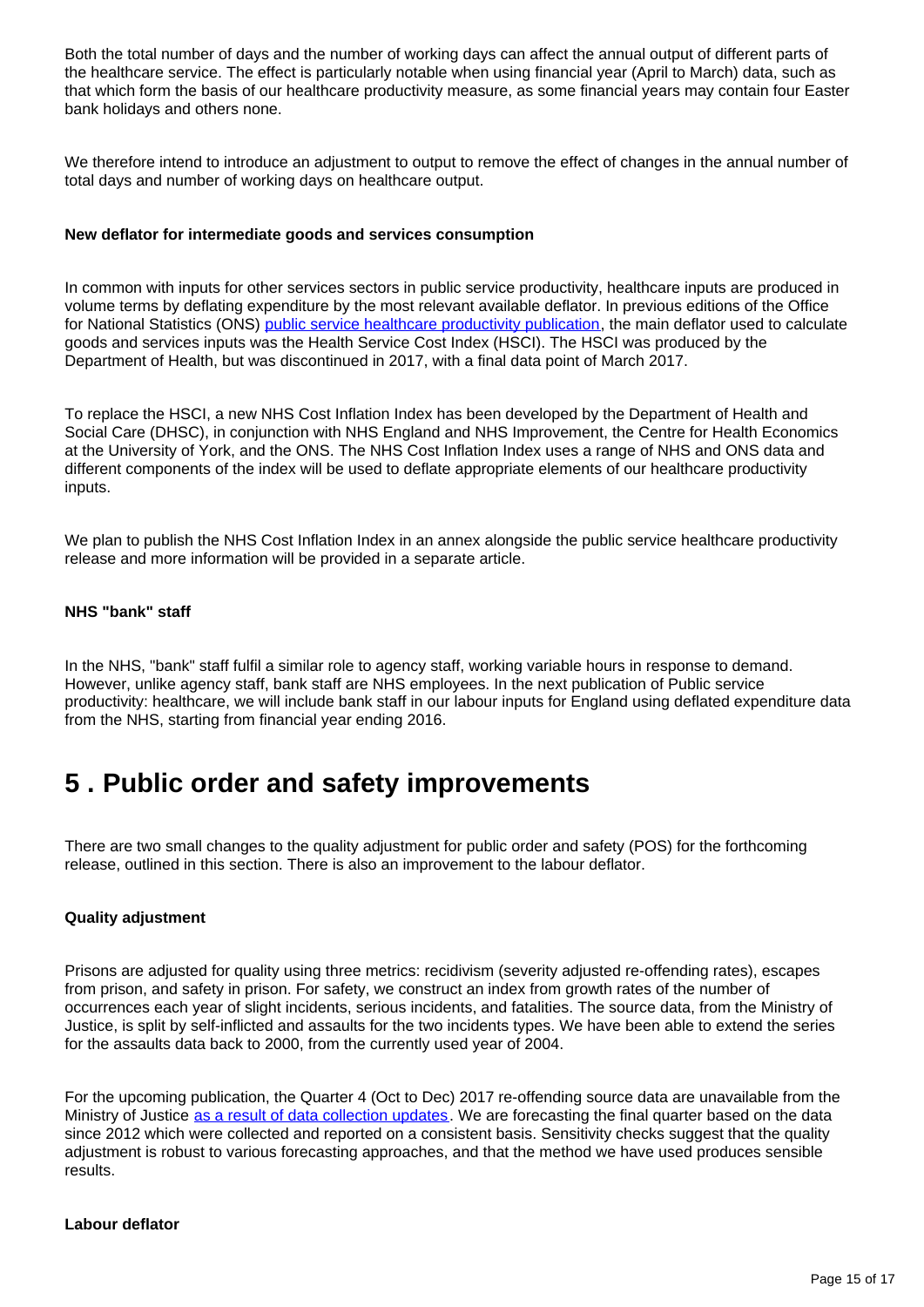We have also improved how we deflate POS labour inputs. We currently use the Index of Labour Costs per Hour [\(ILCH\)](https://www.ons.gov.uk/employmentandlabourmarket/peopleinwork/earningsandworkinghours/bulletins/indexoflabourcostsperhourilch/latest) for the public sector to deflate expenditure on labour in POS. The POS service area covers activities that employ a unique set of occupations, which makes a more specific and accurate deflator possible. For example, a large component of POS is the Fire and Rescue Services. Firefighters might be expected to have wage growth that differs to the public sector as a whole, given their employment conditions.

To improve the POS labour deflators, we have used published data from the Home Office, Ministry of Justice and HM Prisons and Probation Services on the workforces of the POS service area. The breakdown of employment by occupation, role, grade or job title have been used to weight the growth rates in wages of specific occupations, as recorded in the [Annual Survey of Hours and Earnings \(ASHE\)](http://www.ons.gov.uk/employmentandlabourmarket/peopleinwork/earningsandworkinghours). We will implement these new deflators for the fire and prisons elements of POS, which collectively make up around 60% of labour expenditure in POS.

Analysis indicates that the new deflators better reflect the trends in wages and the volume of labour in these areas, and thus will produce more accurate estimates of productivity. The remainder of POS, covering courts and other legal activities, will continue to be deflated by the ILCH public sector index.

# <span id="page-15-0"></span>**6 . Police inputs**

Currently, labour expenditure on local government and central government policing is deflated to approximate the volume of labour inputs. For local government expenditure, ASHE (Annual Survey of Hours and Earnings) data and police workforce data are used to calculate an appropriate deflator.

We will now estimate the volume of local government labour directly from data on full-time equivalent employees (FTEs) and relative salaries for different groups. The main advantage of this change is to incorporate more recent data from Her Majesty's Inspectorate of Constabulary and Fire & Rescue Services (HMICFRS), which disaggregates FTEs by policing function (for example, neighbourhood policing, road policing or investigations). This is consistent with principles set out in the [Atkinson Review](https://webarchive.nationalarchives.gov.uk/20160106223636/http:/www.ons.gov.uk/ons/guide-method/method-quality/specific/public-sector-methodology/articles/atkinson-review-final-report.pdf) (PDF, 1.1MB), where it is recommended that the measurement of inputs should be as comprehensive as possible.

### <span id="page-15-1"></span>**7 . National Accounts data sources**

In the forthcoming release, we will be using government expenditure data consistent with Blue Book 2019. Previously we have used the **European System of Accounts (ESA) Table 11 (General government annual** [expenditure\) data](https://www.ons.gov.uk/economy/governmentpublicsectorandtaxes/publicspending/datasets/esatable11annualexpenditureofgeneralgovernment). ESA Table 11 is published earlier in the year but is based on the previous year's Blue Book, and has some slight accounting differences to the National Accounts.

The Office for National Statistics (ONS) has, along with other developments, improved its estimation of capital consumption and of government purchases of goods and services. These updates have increased the consistency and accuracy of inputs data. These and other methodological changes to Blue Book 2019 are detailed in an *impact article* and **Blue Book 2019** itself was published in October 2019.

For capital consumption, asset lives have been [reviewed](https://www.ons.gov.uk/economy/nationalaccounts/uksectoraccounts/articles/nationalaccountsarticles/changestothecapitalstockestimationmethodsforbluebook2019) (and found to be shorter in most cases, increasing consumption of fixed capital). For goods and services, the scope of the method to estimate the cost of Value Added Tax (which the government does not pay) for consistency with private purchases in the National Accounts has been widened.

We have also made some more general systems improvements to maintain best practice and improve consistency across the different aspects of our processing. In particular, we have improved the consistency of the construction of our deflators in our processing system, leading to minor revisions to other deflators (as well as the deflator development described elsewhere in this methods article).